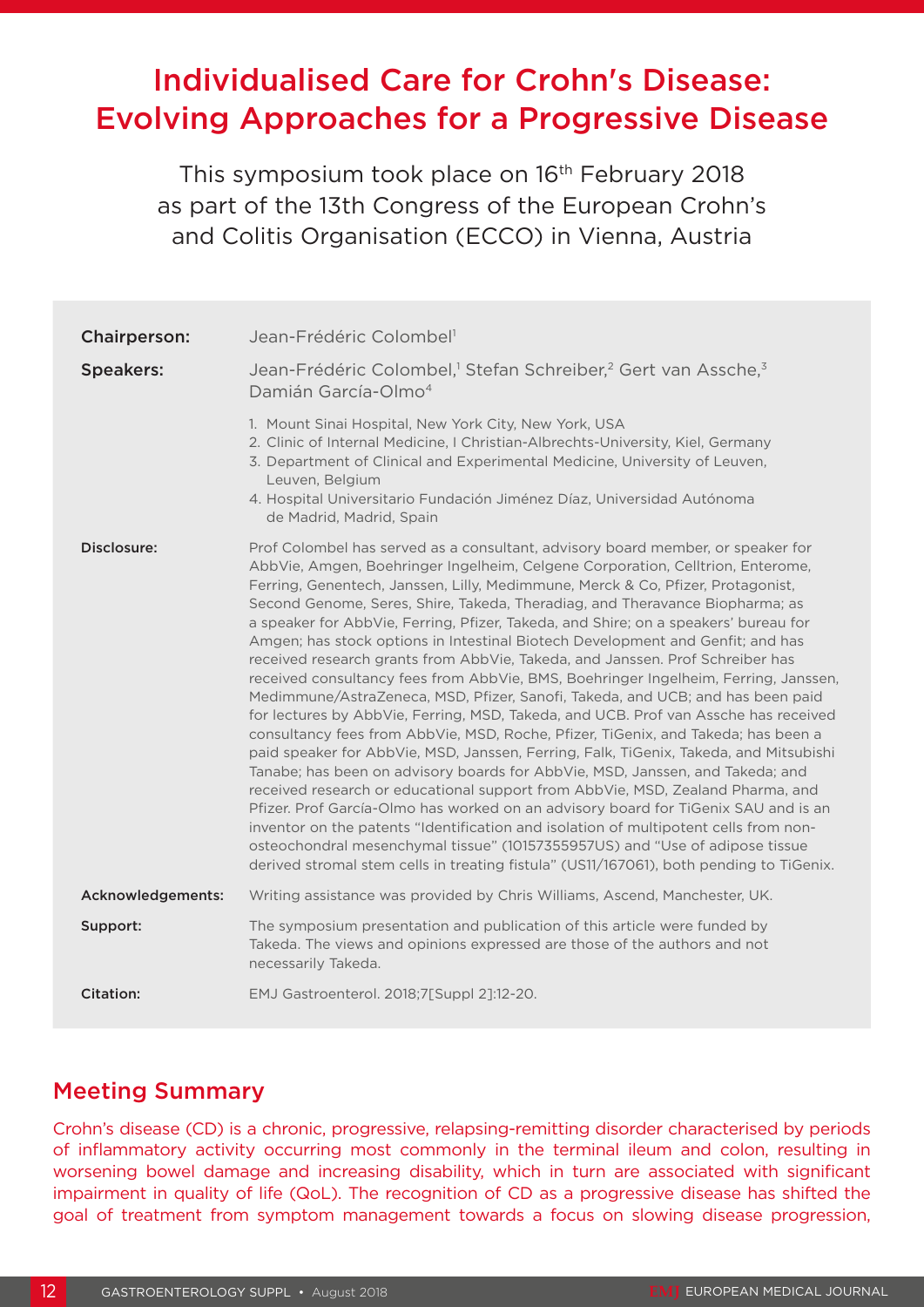with the aim of reducing subsequent disability and mitigating impacts on QoL. This symposium focusses on understanding the advantages and limitations of current management strategies. It addresses the full spectrum of the complexity of CD, ranging from biologic therapy for moderatelyto-severely active luminal CD, to new treatment options for complex perianal fistula based on innovative stem cell approaches.

## Evolving Approaches for Managing Progressive Crohn's Disease

#### Professor Jean-Frédéric Colombel

Since the early 2000s, it has become increasingly evident that CD is not just a relapsing-remitting disease. It is a progressive, destructive disease leading to an accumulation of bowel damage and serious, potentially disabling complications, such as strictures, abscesses, and fistulas.<sup>1</sup> As a result, it is essential to optimise not only treatment choices but the overall approach to the management of this disease.

Prof Colombel shared his experience working at the Mount Sinai Hospital, New York City, New York, USA in a programme called Gaining Resilience Through Transitions (GRITT), managing inflammatory bowel disease (IBD) patients in a multidisciplinary team. This initiative has enabled the provision of highquality care for patients using telemedicine and digital health, while simultaneously decreasing costs and time-burden for treating physicians. Based on this experience, Prof Colombel proposed solutions for optimal use of therapies in Crohn's disease summarised in six key points:

- **>** The right concept.
- **>** The right time.
- **>** The right drug.
- **>** The right target.
- **>** The right monitoring.
- **>** The right team.

The first key point is the right concept. A key treatment goal for patients with CD should focus on slowing disease progression and damage, as well as on acute symptomatic improvement and reduction of inflammation. To do so, it is crucial to implement treatment strategies at the right time. Interventions

should be initiated during the early stages of CD, wherein there is thought to be a 'window of opportunity' during which treatment might be able to alter the course of the disease to reduce eventual bowel damage and disability.<sup>2</sup> Several trials evaluating TNF antagonists suggest that the earlier a patient with CD is initiated with a biologic, the better the efficacy outcomes in terms of remission and response.3-10

Choosing the right drug for a patient is also critical. Treatments can vary from nutritional therapy, conventional corticosteroids and immunosuppressants, biologic medications, and stem cell therapy to surgery. Due to the heterogeneity of CD, the most suitable intervention or combination of interventions should be selected based on multiple factors. These include disease duration and severity, long-term risk of progression, risk:benefit ratio of the therapy, and comorbidities and complications, as well as patient preference.

The International Organization for the Study of Inflammatory Bowel Diseases (IOIBD) supports the next important point: the right target. They provide evidence and consensusbased recommendations for selecting the goals for 'treat to target' (T2T) strategies in patients with  $CD$ <sup>11</sup> The IOIBD concluded that targeting clinical resolution of symptoms alone is insufficient and does not appear to significantly alter the natural course. Mucosal healing or endoscopic remission, however, provides an objective assessment of inflammation and has been shown to be associated with better outcomes in cohort studies and randomised controlled trials.<sup>12-17</sup> Therefore, the treatment target should be a composite endpoint involving clinical/PRO remission (defined as a resolution of abdominal pain and normalisation of bowel habit, assessed at a minimum of 3 months during active disease) and endoscopic remission (defined as resolution of ulceration, assessed at 6–9-month intervals during the active Phase).<sup>11</sup>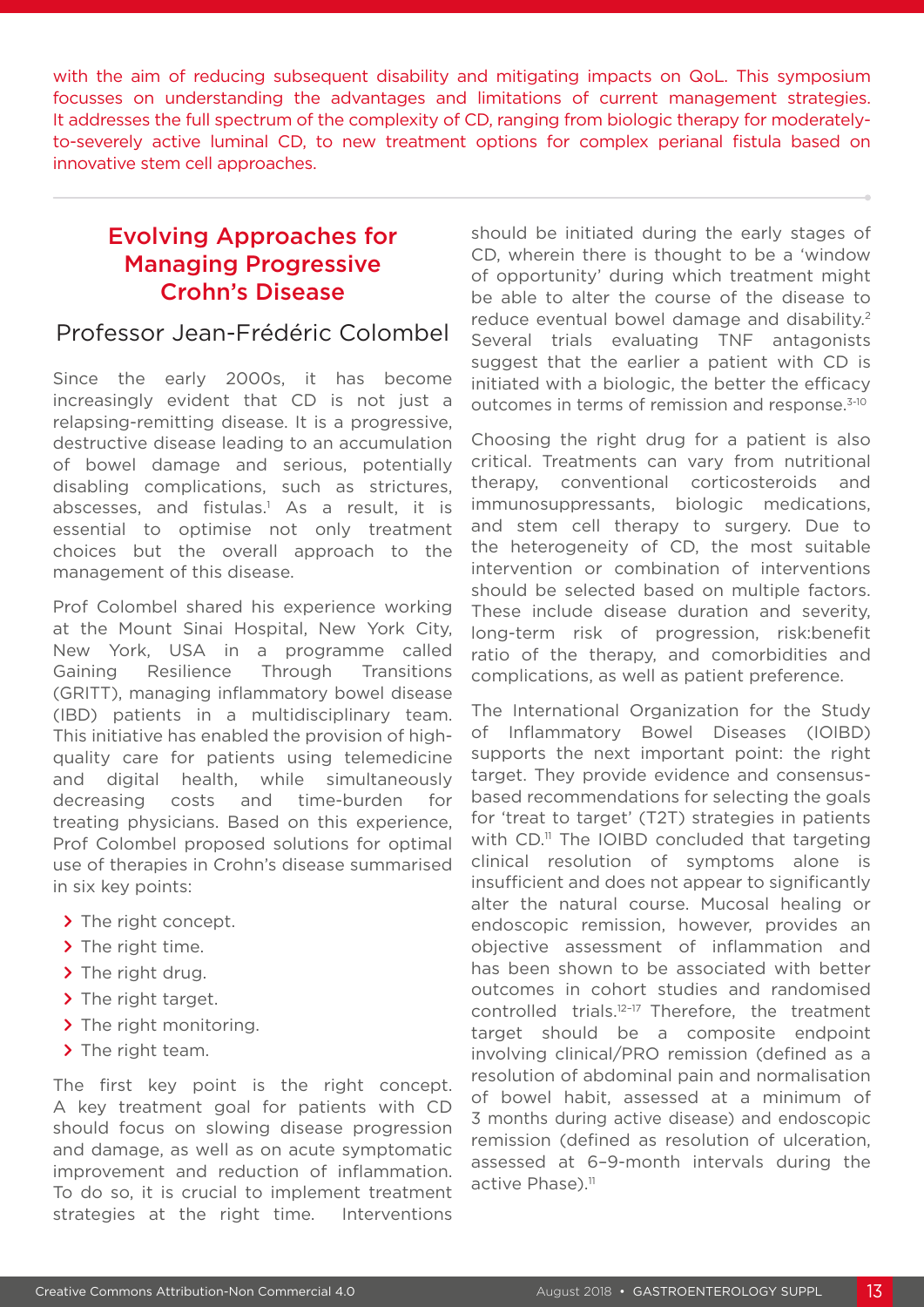Once an intervention is in place, the right monitoring, by evaluating symptoms, inflammatory biomarkers, and endoscopy, is required to ensure tight disease control.<sup>11,18</sup> This allows for immediate action when the patient fails to respond to a treatment or becomes unresponsive after initial treatment success. Therapeutic drug monitoring provides the opportunity to ensure the patient is receiving the right drug at the right dosage.

Last, but not least, is the importance of the right team. A multidisciplinary healthcare team (MDT) infrastructure has been shown to improve outcomes for patients with CD. The team may include gastroenterologists, colorectal surgeons, nurses, radiologists, dieticians/nutritionists, pathologists, pharmacists, hospital management, and researchers, as well as other functions as appropriate. Depending on the stage of the patient's disease, different members of the MDT will be key.

## Maximising Outcomes with Early Effective Pharmacologic Treatment of Crohn's Disease

### Professor Stefan Schreiber

Prof Schreiber further emphasised the importance of initiating treatment at the right time for patients with CD. Indeed, a growing body of evidence supports the concept that initiation of treatment with disease modifying anti-IBD drugs (DMAID) during the 'window of opportunity' of early-stage CD (up to approximately 18 months from diagnosis) may change the natural progression of the disease. This, in turn, may then reduce the chances of irreversible damage and associated disability (Figure 1).19 However, therapeutic goals during early-stage CD differ considerably compared with treatment goals for late-stage disease.



#### Figure 1: Early intervention and the progression of Crohn's disease.

Current evidence suggests that there may be a window of opportunity for early intervention with DMAID to change the natural progression of Crohn's disease and to prevent or reduce future complications.

CDAI: Crohn's disease activity index; CDEIS: Crohn's disease endoscopic index of severity; CRP: C reactive protein; DMAID: disease modifying anti inflammatory bowel disease drugs.

Adapted from Pariente et al.<sup>1</sup> and Colombel et al.<sup>2</sup>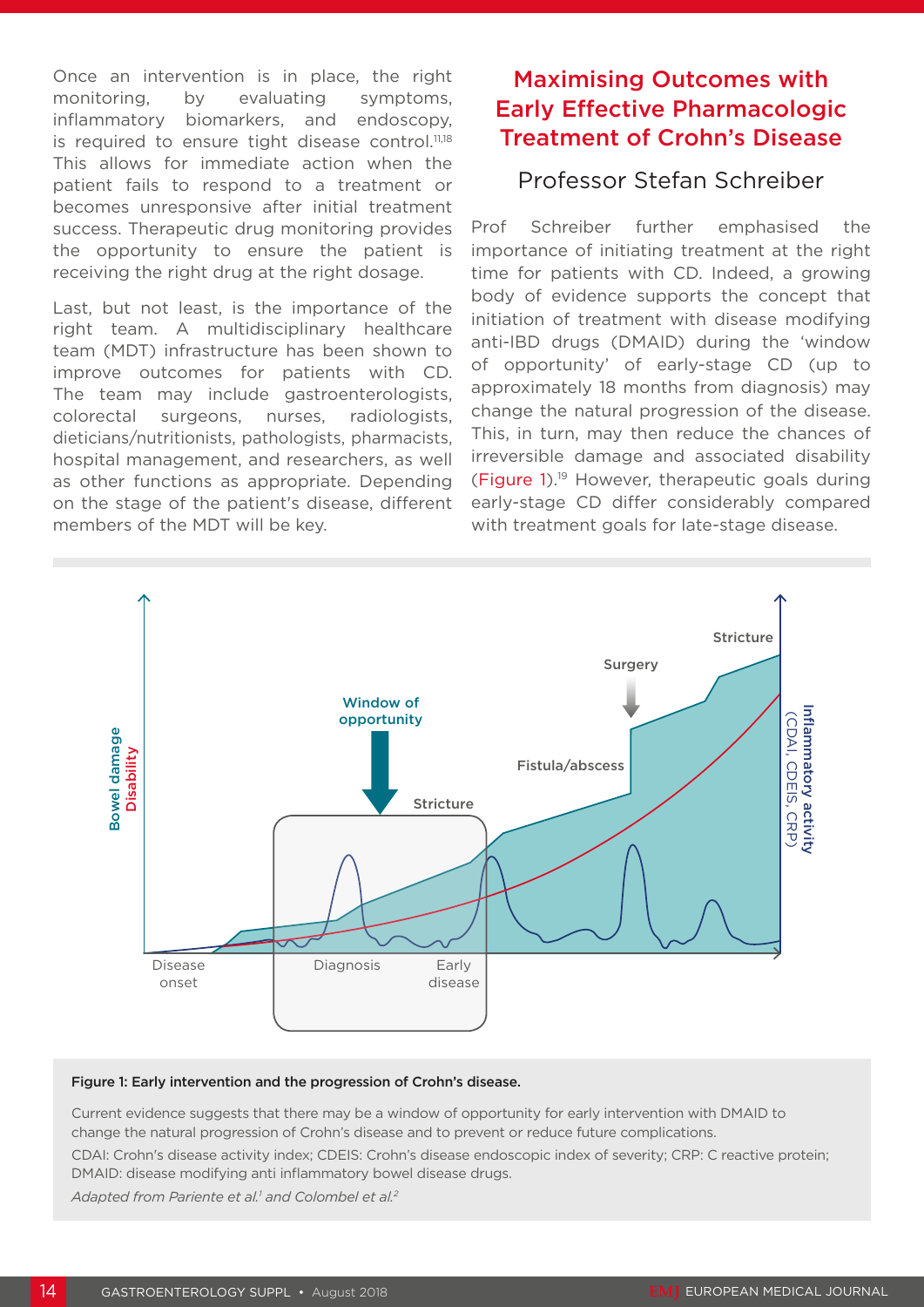During early-stage CD, an appropriate treatment goal is to attain a complete absence of symptoms, absence of complications or disability, achieving normal QoL, and ultimately slowing disease progression. However, these goals are not realistic in late stage disease, where the focus should be on stabilisation of non-inflammatory symptoms, absence of progression in bowel damage or disability, and improvement in QoL.20

#### Choosing the Appropriate Pharmacologic Treatment for Individual Patients

As previously highlighted, early interventions in appropriate patients are necessary, and, therefore, individualising treatment strategies for patients with CD is recommended. This means that patients with milder CD can be treated differently to those with more aggressive, severe CD. In mild CD, there is a space to consider the 'step up' approach to avoid unnecessary immunosuppression and adverse events (AE). Conversely, in patients with more aggressive and rapidly progressing disease, a 'top down' approach using intensive therapy at an earlier stage to avoid future complications may be considered.19

To aid physicians with rapid decision making, identification of the patients in whom early intensive therapy is appropriate is critical. Recognising the prognostic factors for disease progression helps to identify those patients. As part of the IBD Ahead 2014 educational programme, a panel of IBD experts from 32 countries worldwide identified several prognostic factors for disease progression in CD, including ileal disease location, upper gastrointestinal involvement and extraintestinal manifestations, younger age or perianal disease at diagnosis, smoking, endoscopic severity, serologic reactivity to microbial antigens, and certain genetic mutations (e.g., NOD2).<sup>21</sup> These factors may represent a first step in stratifying patients into low or high-risk groups to determine appropriate treatments and therapeutic targets.

#### Early Use of Biologic Therapy is Associated with Improved Outcomes

Biologic medicines, including adalimumab and vedolizumab, have provided much needed alternatives to steroid-based therapy in patients with CD. Moreover, early use of biological therapies is associated with improved treatment outcomes of clinical remission and mucosal healing. In a real-world observational study of 650 patients, those who received early vedolizumab (≤2 years from diagnosis) were associated with better clinical remission, steroid-free remission, and mucosal healing compared with those who received late vedolizumab (>2 years from diagnosis).22 Another real-world study of 122 patients demonstrated significantly fewer CD-related flares in patients receiving early vedolizumab compared with those who received late vedolizumab.23

The REACT study, $24$  an open-label, cluster randomised clinical trial, evaluated the strategy of early intervention with combined immunosuppression (ECI) with adalimumab therapy, versus conventional management. For the ECI strategy, disease activity was assessed every 12 weeks and treatment was modified if necessary. Conventional management was a step-care sequential algorithm according to the usual practice of the physicians. Stating the case for fast decision making, the ECI strategy with regular assessment and intervention resulted in reduced risk of hospitalisation, surgery, or serious disease-related complications versus conventional management.24

Although there is a consistent trend towards the increased use of biologics over time, many patients with CD still do not receive them. For example, in 2014, only around one-third of CD patients in Norway had ever received a biologic for treatment of CD.<sup>25</sup> An important contributing factor to the limited use of biologics may be safety concerns. A survey of patients with IBD evaluated the attributes of biologic treatment (i.e., mechanism of action, mode of administration, efficacy, and side effect profile) that drive treatment decision making. Patients with CD were found to prioritise safety attributes over all other attributes, demonstrating the importance of minimising side effects.<sup>26</sup> A comparative safety study in the real-world setting using matched propensity scores has shown vedolizumab to be associated with less serious infections and serious AE compared to TNF antagonist treatment.27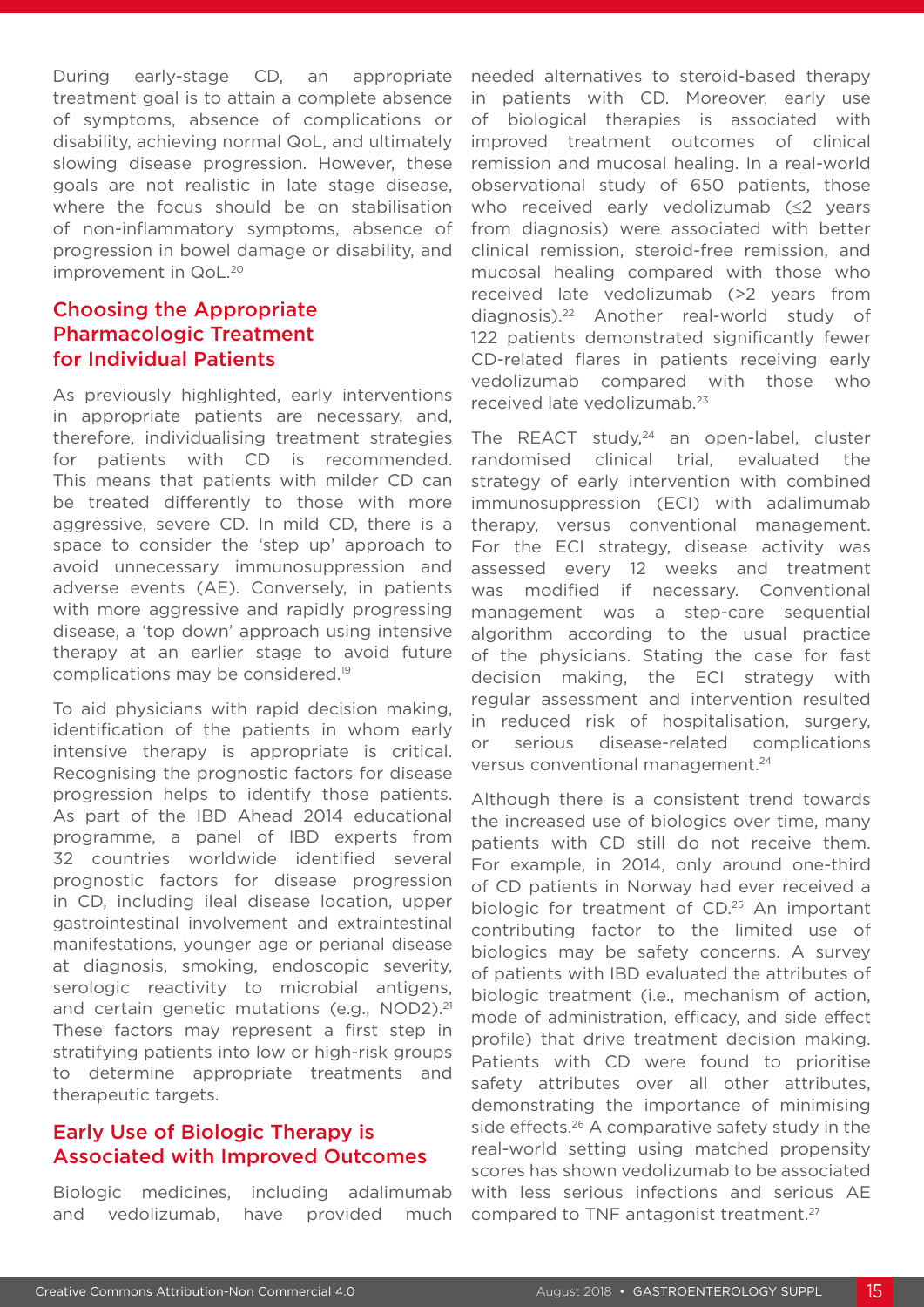#### Multidisciplinary Care Improves Outcomes

Prof Schreiber also emphasised that early and appropriate therapy should be delivered by a structured and collaborating MDT, putting the patient at the centre to ensure optimal treatment is provided. Patients with early-stage CD are often treated in a community setting, $28$ but this should not prevent access to a MDT.

### Fistulising Crohn's Disease: Current Treatment Challenges

#### Professor Gert van Assche

While the other speakers focussed on the beneficial effects of early intervention, Prof van Assche concentrated on a typical late-stage Crohn's complication. Fistulas are one of the most frequent and disabling complications of CD. A population-based cohort study reported that the cumulative incidence of fistulas rises steadily from approximately 20% within the first year of diagnosis to 50%

after 20 years, with almost half of these cases having perianal manifestations.<sup>29</sup> A perianal fistula is the initial disease presentation in approximately 10% of patients with CD and may precede the manifestation of intestinal disease by several years.<sup>30</sup> Delays in diagnosis of CD in the presence of fistulas is a significant problem, which may be attributed to late referral of patients to a gastroenterologist or to a centre with IBD expertise.

Perianal fistulas negatively impact on patients' QoL and are often persistent despite treatment.31,32 The presence of fistulas is known to predict a disabling disease course $33$ and half of complex cases require complicated surgical interventions, such as stomas, resection, and proctectomy.<sup>34</sup> Physical symptoms, such as anal pain and discomfort, and restriction of daily and sexual activities, are important concerns for patients.32,35 Moreover, patients are reluctant to talk about the impact of perianal disease on their daily lives and patient reporting of the burden is influenced by intercultural differences. As such, there is a substantial unmet medical need for improved treatment options.



#### Figure 2: Step up treatment algorithm for perianal Crohn's disease.

The currently accepted treatment algorithm for perianal Crohn's disease is based on the concept of 'step-up' therapy, progressing antibiotics through biologic therapy to surgical techniques.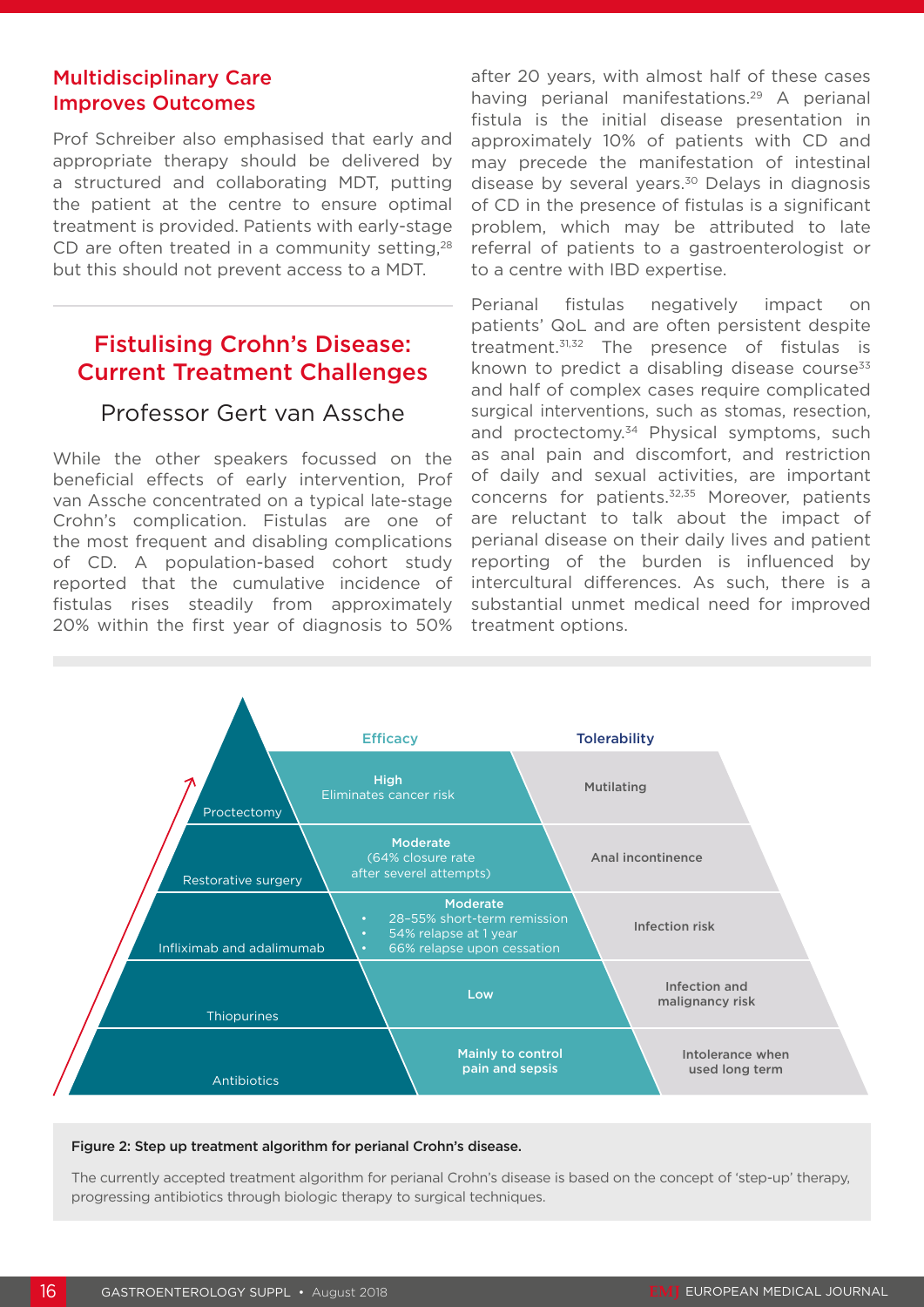#### Perianal Fistulising Crohn's Disease is a Complicated Treatment Challenge

The short-term goals for treatment of perianal fistulas in CD are to drain abscesses and reduce symptoms. In the longer-term, aims are to halt any discharge and ensure healing, improve QoL, preserve continence, and avoid proctectomy.<sup>36</sup> Overall, treatment should be individualised according to the type of fistula, degree of rectal inflammation, and severity of symptoms.<sup>37</sup>

Several treatment options are available, and a 'step-up' algorithm is generally used (Figure 2). After initial treatment with antibiotics and thiopurines, which are useful adjunctive treatments despite their limited and unproven efficacy when used alone, biologic therapies are often used as the next option. Biologics provide effective short-term remission of fistulas in approximately 28-55% of patients.<sup>7,38</sup> However, >50% of these patients are likely to relapse within 1 year<sup>39</sup> or after cessation of therapy.40 In one study, MRI-based disease activity scores demonstrated that infliximab had a major impact on perianal fistulas in the short and medium-term. Of note, efficacy was not maintained long-term, and at 95 weeks there was no significant difference in MRI score versus baseline.<sup>41</sup>

After exhaustion of drug-based therapeutic options, surgical procedures become necessary but are poorly tolerated. Restorative surgery can be successful for some patients, but the fistula closure rate is only moderate<sup>42</sup> and there is a risk of anal incontinence. Proctectomy is recommended only as a last resort<sup>36</sup> as, although highly effective, it is a mutilating procedure with considerable risks, including pelvic nerve damage, presacral abscesses, and delayed perineal wound healing. Unfortunately, owing to the limitations of other treatment options, proctectomy remains a reality faced by many patients with CD.36

By reviewing the evidence of pharmacological therapy in conjunction with surgical treatments, the paucity of effective treatments for patients with fistulising CD is apparent and represents a significant unmet need. A novel and innovative technique using stem cell therapy to treat complex perianal fistulas has received marketing authorisation in Europe. This therapy,

darvadstrocel (Alofisel®, Takeda Pharma A/S, Taastrup, Denmark), previously Cx601, is available for patients with non-active/mildly active luminal CD, who have shown an inadequate response to at least one conventional or biologic therapy and looks promising for this hugely underserved population of patients.

## Transforming Treatment of Fistulising Crohn's Disease: New Stem-Cell Based Approaches

### Professor Damián García-Olmo

Prof García-Olmo further accentuated that patients with fistulising CD are highly challenging to treat and that there is a lack of effective treatments. Patients with fistulising CD are known to be particularly refractory to conventional medical strategies of antibiotics, immunomodulators, and TNF antagonists. Pharmacological therapies serve to provide a degree of symptom improvement often in the short-term, but long-term complete healing is rare. Ultimately, surgical procedures become inevitable after repeated relapses. A number of surgical options are available for the treatment of fistulas, including obturation (fibrin glue and/or fistula plugs), chronic seton placement, endorectal mucosal advancement or local perineal flaps, sphincteroplasty, and ligation on the intersphincteric tract (LIFT).<sup>43,44</sup> However, each of these options is associated with at least one important limitation, such as a medium or high rate of fistula recurrence, anal incontinence, postoperative pain, and/or the technical difficulty of performing the procedure. Therefore, there is a clear need for effective late-stage treatments or procedures that are not associated with any of these issues.

#### Stem Cell Therapies Offer the Potential for Improved Fistula Healing

The essential conundrum of therapy for perianal fistulas is the difficulty of inducing wound healing. The anti-inflammatory and immunomodulatory properties of mesenchymal stem cells offer the potential to induce healing of the fistula without the need for gastrointestinal tract surgery.45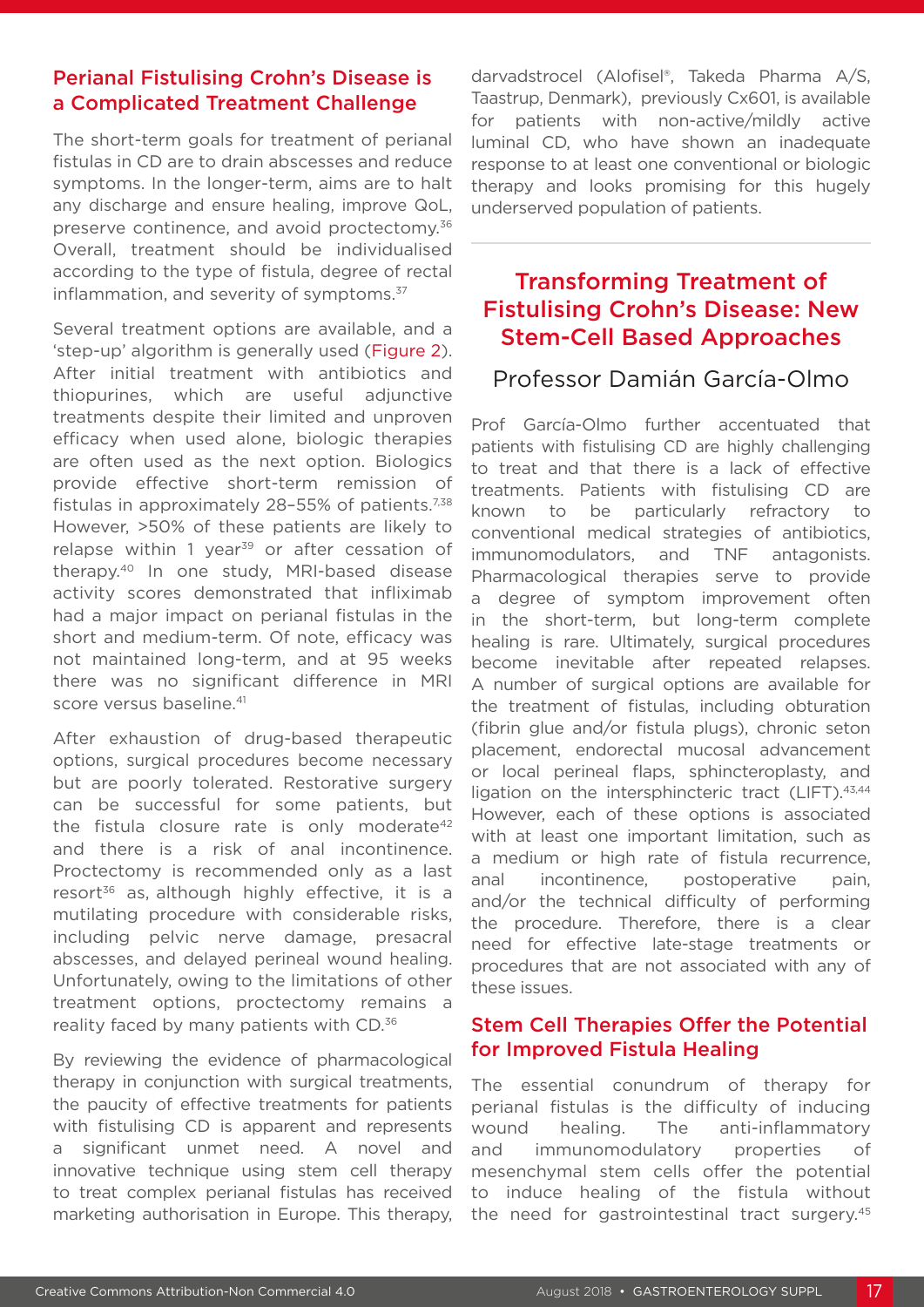

#### Figure 3: Combined remission of perianal fistulas at Week 24 and Week 52 following treatment with Cx601 or placebo.

CI: Confidence interval; mITT: modified intention to treat; PP: per protocol. *Adapted from Panés et al.51 and Panés et al.52*

Clinical proof of concept was first demonstrated in 2003 using autologous adipose-derived stem cells (ASC) for the successful treatment of a young woman with a recurrent rectovaginal CD fistula unresponsive to medical treatment.<sup>46</sup> Further Phase I and II studies presented positive data for autologous ASC for the treatment of complex perianal fistulas in patients with CD, with induction of healing observed in 70–82% of patients and no AE considered to be related to treatment with ASC.<sup>47-49</sup>

In clinical practice, the use of allogeneic stem cells is preferable to autologous stem cells because it avoids the need to collect primary cells from the patient. The feasibility of this option could provide an 'off-the-shelf' treatment that would be accessible to more patients, more affordable, and be available for more rapid administration.<sup>50</sup> In recent years, investigations into the use of stem cell therapy in CD has focussed on the use of allogeneic stem cells with promising results.

#### Allogeneic Adipose-Derived Stem Cells are a Promising Option for the Treatment of Complex Fistulas

ADMIRE51 was a Phase III, randomised, double-blind, placebo-controlled trial that assessed the efficacy and safety of allogeneic ASC (darvadstrocel) for treatment-refractory complex perianal fistulas in adult patients with CD. Patients received standard of care plus either darvadstrocel or placebo. The primary endpoint was combined remission at Week 24, defined as the closure of all treated external openings that were drained at baseline (clinical remission) and absence of collections >2 cm of the treated perianal fistulas, confirmed by blinded central MRI.51

The proportion of patients who achieved combined remission was significantly higher with darvadstrocel treatment compared with placebo at Week 24 (51.5% versus 35.6%; p=0.021) and was maintained at Week 52 (56.3% versus 38.6%; p=0.010) (Figure 3).51,52 Median time to clinical remission occurred at around 7 weeks in the darvadstrocel group and 15 weeks in the placebo group, indicating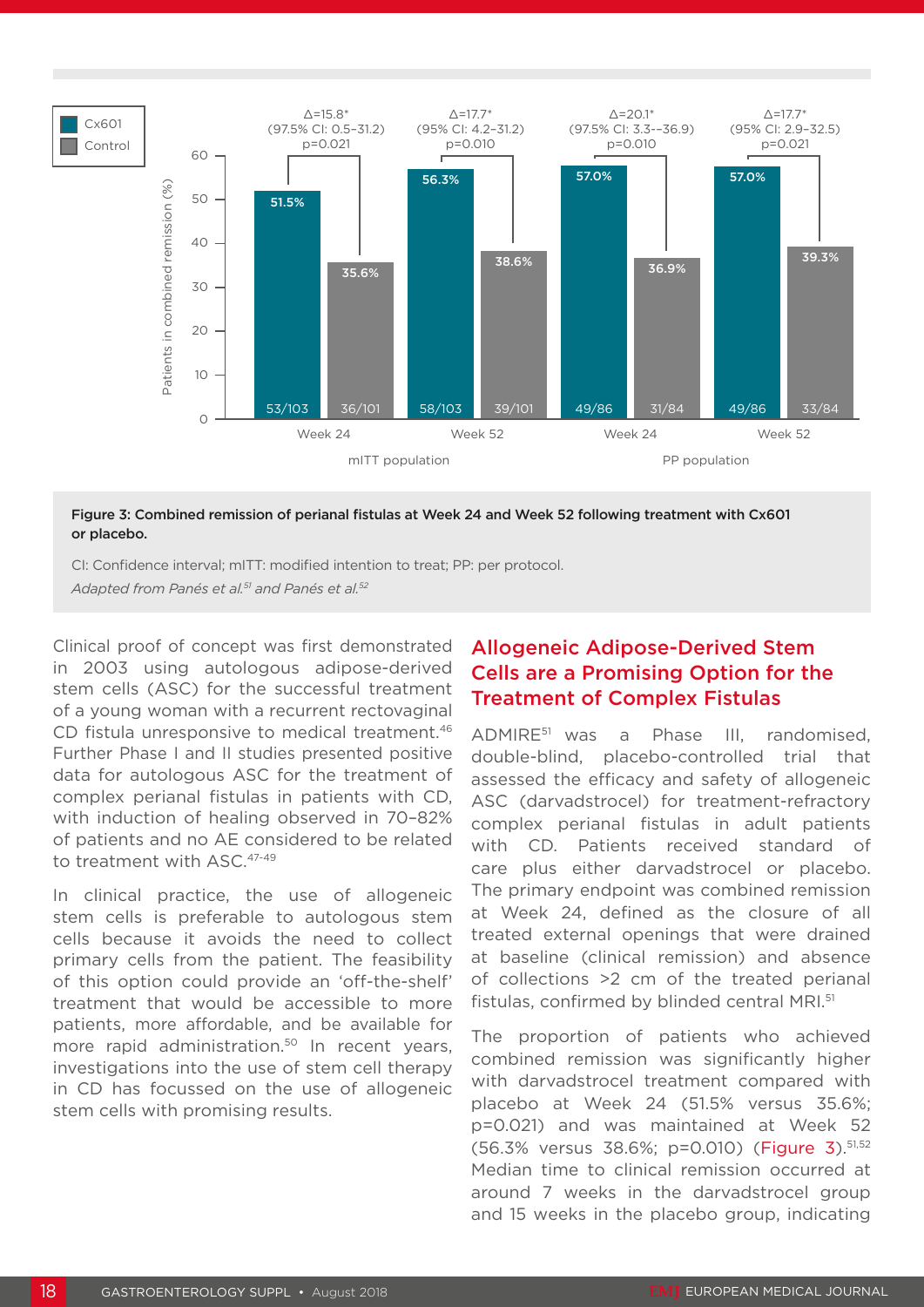that darvadstrocel treatment also resulted in more rapid healing than the current standard of care.53 Relapse rates at Week 52 were lower with darvadstrocel compared with placebo (25.0% versus 44.1% [95% confidence interval: -39.5-1.3]),<sup>53</sup> which is particularly encouraging given that approximately half of patients treated with antiTNF therapy for perianal fistulas experience a recurrence.<sup>54</sup> The safety data at Week 52 confirmed a favourable tolerability profile for darvadstrocel, which was maintained over a prolonged period and the frequency and type of AE was similar in the two groups.<sup>52</sup>

These findings have potentially significant implications for the treatment of perianal fistulas in clinical practice. The sustained response observed with darvadstrocel could reduce the need for major surgical interventions, resulting in lower risk of incontinence, and reduce the need for systemic immunosuppression, providing a more benign tolerability profile. Stem cell therapy is therefore a pivotal step to addressing the unmet need for a safe and effective treatment of complex perianal fistulas in CD.

### Concluding Remarks

Current evidence suggests that there may be a 'window of opportunity' for earlier, timely intervention with DMAID to change the natural progression of CD and prevent or reduce future debilitating complications. Evidence from clinical trials suggests that the use of vedolizumab in early-stage disease is associated with better clinical remission and mucosal healing compared with latestage disease. In later stages of the disease, fistulising CD continues to present a particularly complex clinical challenge, with current treatment options limited by low success rates, tolerability issues, and the risks associated with surgical procedures. Alofisel stem cell therapy is a promising new option for fistulising CD, which addresses many of the pitfalls of current treatment options and is associated with a growing body of clinical evidence demonstrating efficacy and safety. Care for patients with CD should involve a well-aligned MDT to ensure effective management of the diverse burden of disease, supported by clear patient communication, at all stages.

#### References

- 1. Pariente B et al. Development of the Crohn's disease digestive damage score, the Lémann score. Inflamm Bowel Dis. 2011;17(6):1415-22.
- 2. Colombel JF et al. Management strategies to improve outcomes of patients with inflammatory bowel diseases. Gastroenterology. 2017;152(2):351-61.
- 3. D'Haens G et al. Early combined immunosuppression or conventional management in patients with newly diagnosed Crohn's disease: An open randomised trial. Lancet. 2008;371(9613):660-7.
- 4. Colombel JF et al. Infliximab, azathioprine, or combination therapy for Crohn's disease. N Engl J Med. 2010;362(15):1383-95.
- 5. Lémann M et al. Infliximab plus azathioprine for steroid-dependent Crohn's disease patients: A randomized placebo-controlled trial. Gastroenterology. 2006;130(4): 1054-64.
- 6. Hanauer SB et al. Maintenance infliximab for Crohn's disease: The ACCENT I randomised trial. Lancet. 2002;359(9317):1541-9.
- 7. Colombel JF et al. Adalimumab for

maintenance of clinical response and remission in patients with Crohn's disease: The CHARM trial. Gastroenterology. 2007;132(1):52-65.

- Schreiber S et al. Subgroup analysis of the placebo-controlled CHARM trial: Increased remission rates through 3 years for adalimumabtreated patients with early Crohn's disease. J Crohn's Colitis. 2013;7(3):213-21.
- 9. Schreiber S et al. Maintenance therapy with certolizumab pegol for Crohn's disease. N Eng J Med. 2007;357(3):239-50.
- 10. Schreiber S et al. Increased response and remission rates in short-duration Crohn's disease with subcutaneous certolizumab pegol: An analysis of PRECiSE 2 randomized maintenance trial data. Am J Gastroenterol. 2010;105(7):1574-82.
- 11. Peyrin-Biroulet L et al. Selecting therapeutic targets in inflammatory bowel disease (STRIDE): Determining therapeutic goals for treat-to-target. Am J Gastroenterol. 2015;110(9): 1324-38.
- 12. Baert F et al.; Belgian Inflammatory Bowel Disease Research Group;

North-Holland Gut Club. Mucosal healing predicts sustained clinical remission in patients with early-stage Crohn's disease. Gastroenterology. 2010;138(2):463-8.

- 13. Shah SC et al. Systematic review with meta-analysis: Mucosal healing is associated with improved long-term outcomes in Crohn's disease. Aliment Pharmacol Ther. 2016;43(3):317-33.
- 14. De Cruz P et al. Mucosal healing in Crohn's disease: A systematic review. Inflamm Bowel Dis. 2013;19(2): 429-44.
- 15. Rutgeerts P et al. Scheduled maintenance treatment with infliximab is superior to episodic treatment for the healing of mucosal ulceration associated with Crohn's disease. Gastrointest Endosc. 2006;63(3):433-42.
- 16. Schnitzler F et al. Mucosal healing predicts long-term outcome of maintenance therapy with infliximab in Crohn's disease. Inflamm Bowel Dis. 2009;15(9):1295-301.
- 17. Frøslie KF et al.; IBSEN Group. Mucosal healing in inflammatory bowel disease: Results from a Norwegian population-based cohort.